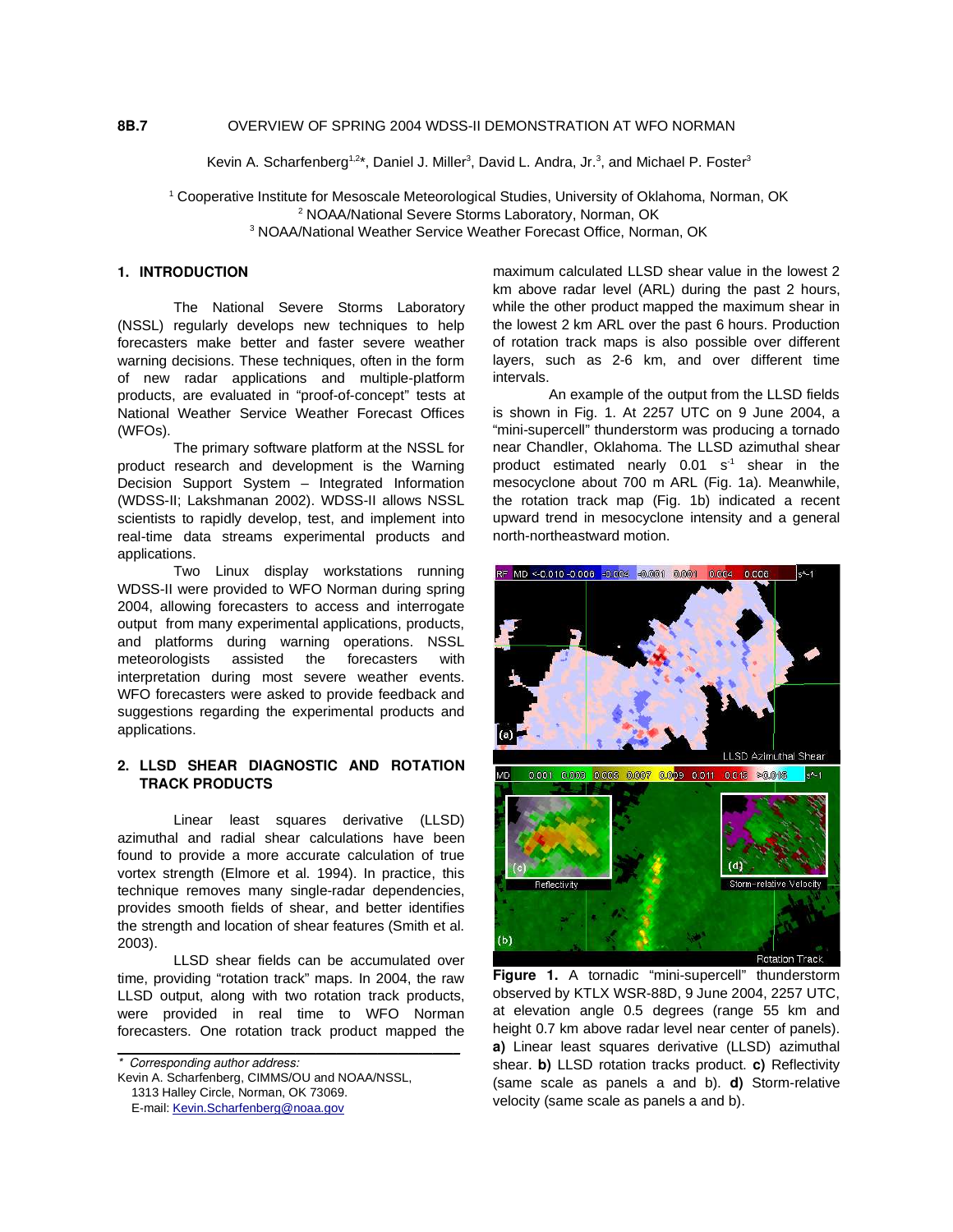When viewed in real-time, the rotation track maps can provide forecasters a quick summary of the changes in track and intensity of low-level mesocyclones, without the need to step back through multiple volume scans of velocity data over multiple elevation angles. At the end of a tornadic event, these maps are also frequently useful for storm damage surveys. WFO Norman used the rotation track maps to help identify several tornadoes from one supercell thunderstorm on 29-30 May 2004.

## **3. MULTIPLE-RADAR HAIL DIAGNOSTIC AND TRACK PRODUCTS**

WDSS-II integrates reflectivity data onto a 3 dimensional grid from multiple radars, allowing the development of new hail diagnostic products. Singleradar algorithms derive 3-dimensional structures from a series of 2-dimensional detections at each individual elevation angle, at the end of each 4-6 minute volume scan. Prototype multiple-radar products from merged data combine 2-dimensional detections from all available radars to make 3-dimensional detections every 60 seconds (Stumpf et al. 2004a).

In addition to the more rapid update interval, the multiple-radar merger mitigates some range limitations associated with single-radar algorithm output. Storms near a radar are poorly sampled aloft due to the "cone-of-silence", and storms at long ranges are subject to lower sampling resolution and poor sampling at low altitude due to the "radar horizon". The merger of data from multiple radars can improve the vertical resolution of the data available to radar diagnostic applications (Zhang and Stumpf 2005).

Several multiple-radar hail diagnostic products (Stumpf et al. 2004b) were delivered to WFO Norman during spring 2004, including the maximum expected size of hail (MESH) product. Similar to the LLSD products, MESH grids may also be accumulated over time, helping forecasters more quickly identify storm trends. A "hail track" product was developed at NSSL and evaluated at WFO Norman for this purpose.

On 29-30 May 2004, a large, intense supercell produced a wide swath of significant hail across central Oklahoma. This swath was wellcaptured by the multiple-radar hail track product (Fig. 2). During real-time operations, this product can give forecasters a quick overview of how the hail swath is moving (showing both changes in direction and width) and changing in intensity. In addition, this product can assist in probing verification calls, helping the WFO staff "zero in" on spotters or towns likely to have been affected by large hail.



**Figure 2.** 120-minute multiple-radar accumulation of maximum expected hail size, from 0030 to 0230 UTC on 30 May 2004. Each "X" marks the location of a hail report during the time period.

## **4. NEAR-STORM ENVIRONMENT (NSE) AND OTHER APPLICATIONS**

The use of "near-storm environment" (NSE) information can enhance the performance of radar algorithms by providing thermodynamic data with much higher temporal and spatial resolution than possible with rawinsonde data. NSE output is derived on an hourly basis from the output of the Rapid Update Cycle (RUC) model on a 20 km resolution grid.

NSE data can be used not only to improve the performance of hail diagnostic products, but can also be used to provide "intermediate" products to forecasters. One such product is the maximum reflectivity (from data provided by multiple radars) at the -20°C isotherm, where the height of the isotherm is determined from the NSE data. Through integration of RUC/NSE and data from multiple radars in WDSS-II, this field can be calculated and displayed automatically, much more quickly than a forecaster could interrogate the RUC data and reflectivity data from multiple elevation angles on multiple radars. Another example of an intermediate product provided to WFO Norman forecasters in 2004 is the maximum height of 50 dBZ echoes from the multiple-radar grid.

Fig. 3 shows an example of output from these new applications during the intense 29-30 May 2004 supercell. 50 dBZ echoes to over 16 km ARL (Fig. 3a) and 65 dBZ echoes extending as high as the -20°C isotherm (Fig. 3b) at 2317 UTC indicated the potential for signficant hail. Hail to the size of softballs was reported in the vicinity 8 minutes later. WFO Norman used these new applications during numerous events in 2004 to enhance their forecasts of maximum hail size potential.